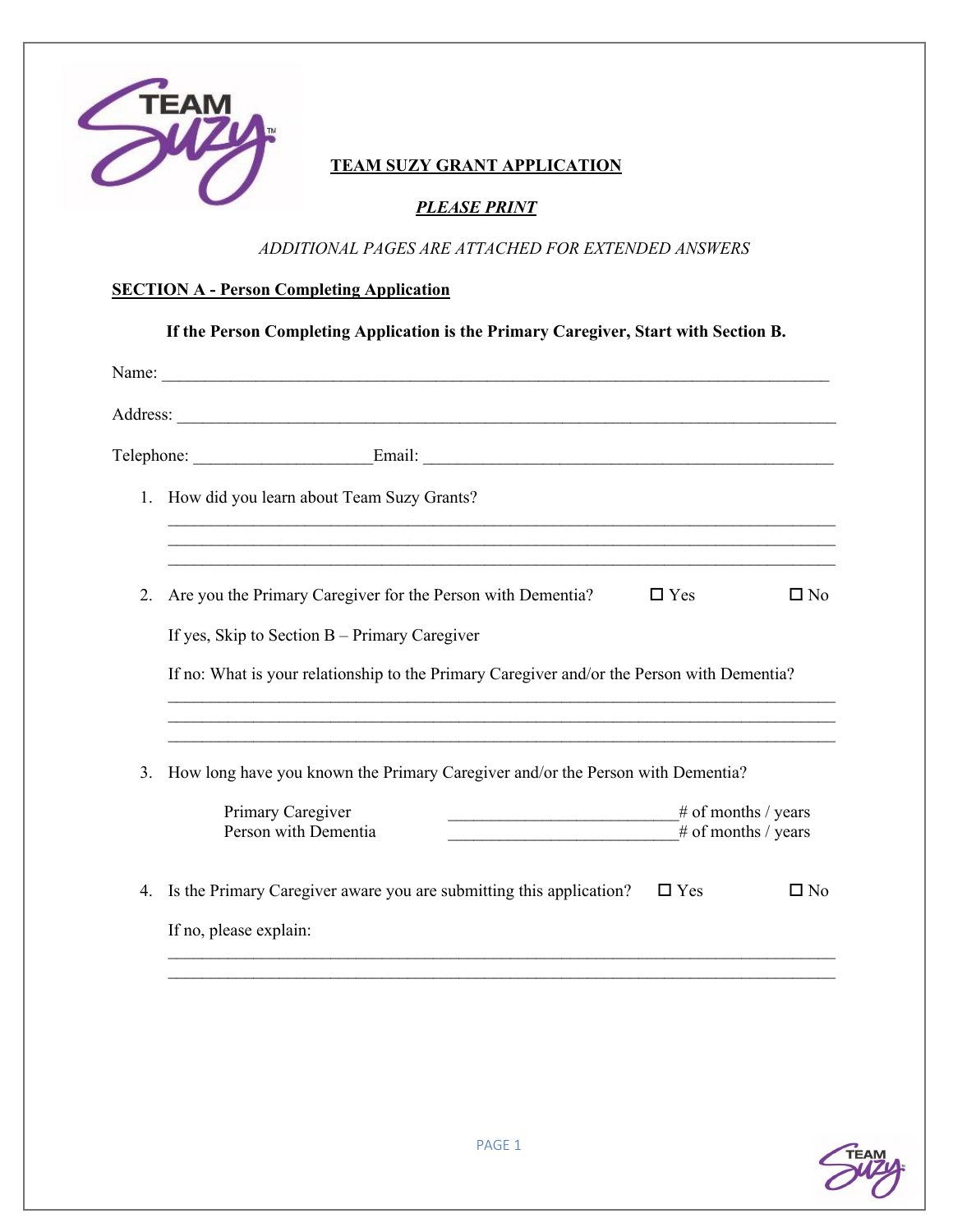## **SECTION B - Primary Caregiver**

|          |                                                |                                                                                       |                                                                   | <u>If the Applicant is NOT the Primary Caregiver – Please Contact Primary Caregiver to Complete.</u>                  |                                 |                              |
|----------|------------------------------------------------|---------------------------------------------------------------------------------------|-------------------------------------------------------------------|-----------------------------------------------------------------------------------------------------------------------|---------------------------------|------------------------------|
|          |                                                |                                                                                       |                                                                   | Name:                                                                                                                 |                                 |                              |
|          |                                                |                                                                                       |                                                                   |                                                                                                                       |                                 |                              |
|          |                                                |                                                                                       |                                                                   |                                                                                                                       |                                 |                              |
|          |                                                |                                                                                       |                                                                   |                                                                                                                       |                                 |                              |
|          |                                                | 1. How did you learn about Team Suzy Grants?                                          |                                                                   |                                                                                                                       |                                 |                              |
| 2.       |                                                | information or support. Detail reason(s) for contact.                                 |                                                                   | List agencies (Alzheimer's Association, Area Agency on Aging, other) you have contacted for                           |                                 |                              |
|          | b.<br>$\mathbf{c}$ .                           |                                                                                       |                                                                   | <u> 1980 - Johann Stoff, deutscher Stoff, der Stoff, der Stoff, der Stoff, der Stoff, der Stoff, der Stoff, der S</u> |                                 |                              |
| 4.<br>5. | Please provide specifics:                      | 3. Have you attended a Support Group?<br>Are you currently attending a Support Group? |                                                                   | How have you learned about Dementia and/or Caregiving (seminars, books, or videos)?                                   | $\Box$ Yes<br>$\Box$ Yes        | $\square$ No<br>$\square$ No |
| 6.       | Do you work outside the home?                  |                                                                                       |                                                                   | ,我们也不能在这里的人,我们也不能在这里的人,我们也不能在这里的人,我们也不能在这里的人,我们也不能在这里的人,我们也不能在这里的人,我们也不能在这里的人,我们也<br>If so, please describe position: | $\Box$ Yes<br>and hours worked: | $\square$ No                 |
|          | Full-time<br>Part-time<br>Weekends<br>Overtime | $\Box$ Yes<br>$\Box$ Yes<br>$\Box$ Yes                                                | $\square$ No<br>$\Box$ Yes $\Box$ No<br>$\square$ No<br>$\Box$ No | Weekly Hours                                                                                                          |                                 |                              |
|          | 7. Do you have a spouse or partner?            | If yes, does the spouse or partner work outside the home?                             |                                                                   |                                                                                                                       | $\Box$ Yes<br>$\Box$ Yes        | $\square$ No<br>$\square$ No |
|          |                                                |                                                                                       |                                                                   |                                                                                                                       | and hours worked:               |                              |
|          |                                                |                                                                                       | $\square$ No                                                      |                                                                                                                       |                                 |                              |



PAGE 2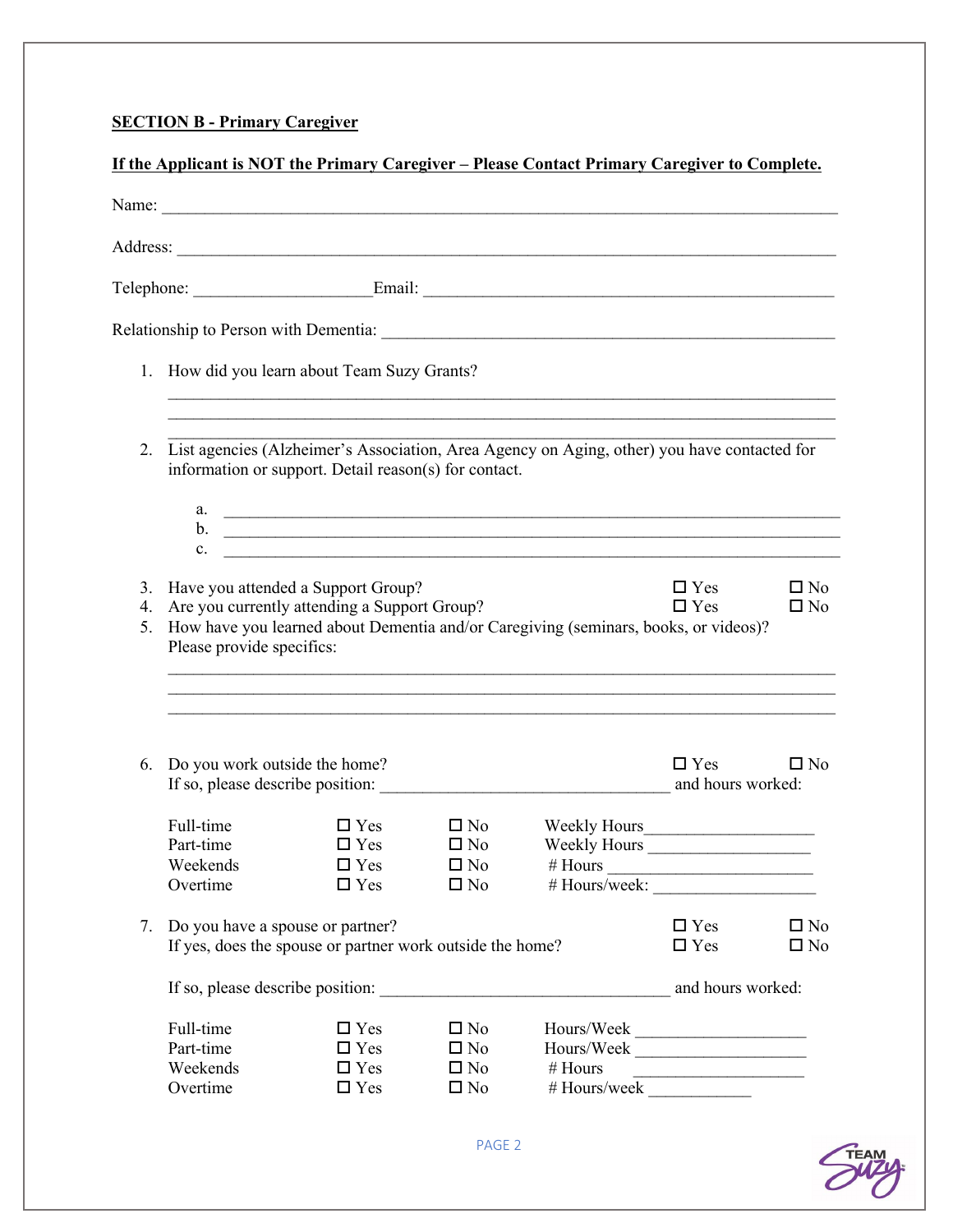## **SECTION C - Person with Dementia**

|                     |                                                                                                                                                                                                                                              | DOB:                                   |                                              |
|---------------------|----------------------------------------------------------------------------------------------------------------------------------------------------------------------------------------------------------------------------------------------|----------------------------------------|----------------------------------------------|
|                     |                                                                                                                                                                                                                                              |                                        |                                              |
|                     |                                                                                                                                                                                                                                              |                                        |                                              |
|                     | *** Please provide a copy of the Person with Dementia's driver's license or picture ID ***                                                                                                                                                   |                                        |                                              |
| 2.<br>$\mathcal{E}$ | Is the Person with Dementia a U.S. citizen?<br>Does the Person with Dementia live in an adult care facility?<br>Does the Person with Dementia live with the Primary Caregiver?<br>If no, where does the Person with Dementia live?           | $\Box$ Yes<br>$\Box$ Yes<br>$\Box$ Yes | $\square$ No<br>$\square$ No<br>$\square$ No |
|                     |                                                                                                                                                                                                                                              |                                        |                                              |
| 4.                  | Please describe the home where the Person with Dementia lives.<br>Approximate square feet<br>a.<br>the control of the control of the control of the<br>Number of floors<br>$\mathbf{b}$ .<br>c. Number of bedrooms<br>d. Number of bathrooms |                                        |                                              |
| 5.                  | Does the Person with Dementia have a bedroom of their own?<br>If no, where does the Person with Dementia sleep?                                                                                                                              | $\Box$ Yes                             | $\Box$ No                                    |

6. List everyone in the Person with Dementia's household, their age and relationship to the **Person with Dementia**.

| a.             | Relationship<br>Age |
|----------------|---------------------|
| b.             | Relationship<br>Age |
| $\mathbf{c}$ . | Relationship<br>Age |
| d.             | Relationship<br>Age |
| e.             | Relationship<br>Age |
|                | Relationship<br>Age |
| g.             | Relationship<br>Age |

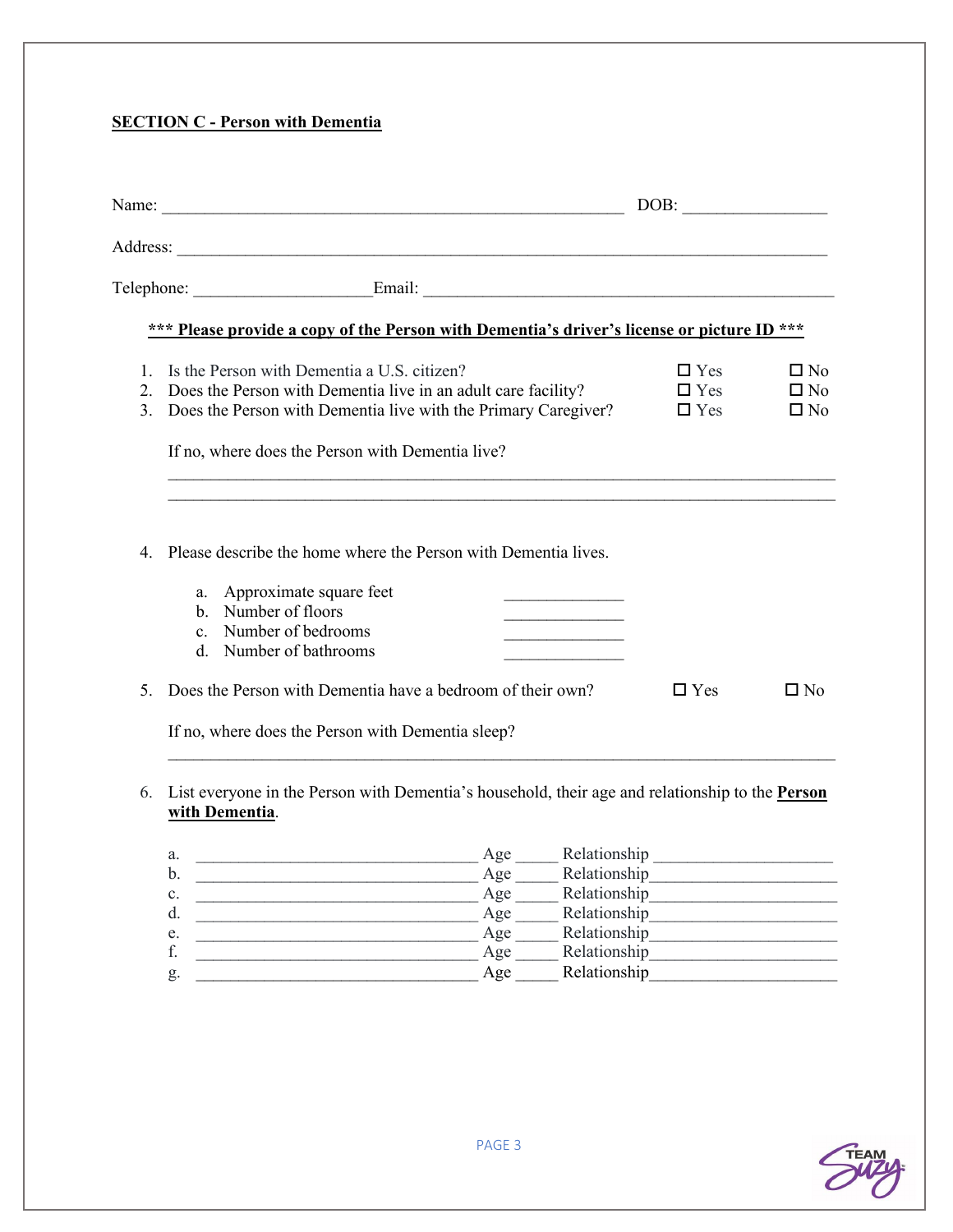#### **SECTION C – Person with Dementia, continued**

1. Please list the Person with Dementia's immediate and extended family.

Explain, **in detail**, each person's contribution to the Person with Dementia's care/well-being, including tasks performed for the Person with Demetia as well as the household, in general, where the Person with Dementia lives. For instance, grocery shopping, appointments, household tasks, personal care, companionship, etc. If any family member or extended family member is not involved with the Person with Dementia's care, please explain why.

| a.                                                                                      | Age Relationship City/State                                                      |  |
|-----------------------------------------------------------------------------------------|----------------------------------------------------------------------------------|--|
| Contribution to Person with Dementia's care and well-being:                             |                                                                                  |  |
|                                                                                         |                                                                                  |  |
| Contribution to Person with Dementia's care and well-being:                             |                                                                                  |  |
|                                                                                         |                                                                                  |  |
| Contribution to Person with Dementia's care and well-being                              |                                                                                  |  |
|                                                                                         |                                                                                  |  |
| Contribution to Person with Dementia's care and well-being                              | ,我们也不能在这里的时候,我们也不能在这里的时候,我们也不能在这里的时候,我们也不能会不能在这里的时候,我们也不能会不能会不能会不能会不能会不能会不能会不能会不 |  |
|                                                                                         |                                                                                  |  |
| Contribution to Person with Dementia's care and well-being                              |                                                                                  |  |
| ,我们也不能在这里的时候,我们也不能在这里的时候,我们也不能会在这里的时候,我们也不能会在这里的时候,我们也不能会在这里的时候,我们也不能会在这里的时候,我们也不<br>f. |                                                                                  |  |
| Contribution to Person with Dementia's care and well-being                              |                                                                                  |  |
|                                                                                         |                                                                                  |  |

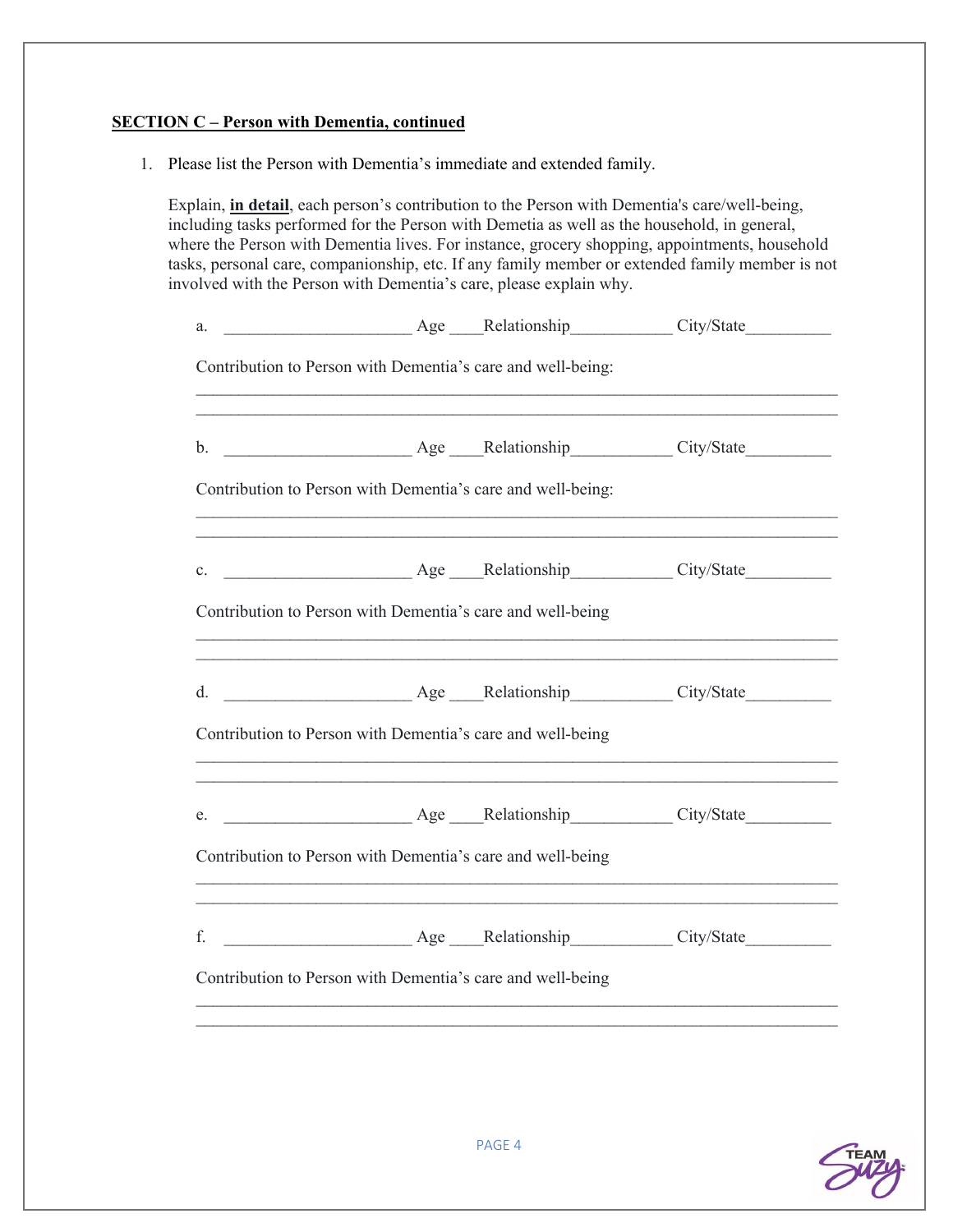#### **SECTION C – Person with Dementia, continued**

- 2. How old was the Person with Dementia when signs of dementia were first noticed?
- 3. At what stage in the disease is the Person with Dementia: Early; Mid; Late?
- 4. Has the Person with Dementia received a diagnosis from a doctor?  $\square$  Yes  $\square$  No If yes, what is the diagnosis?

### **Please provide a letter (dated w/in 6 months) and on Doctor's Letterhead, confirming the diagnosis.**

|    |                | 5. List the Person with Dementia's other health conditions:                                                           |               |                    |                     |
|----|----------------|-----------------------------------------------------------------------------------------------------------------------|---------------|--------------------|---------------------|
|    | a.             |                                                                                                                       |               |                    |                     |
|    | b.             | <u> 1989 - Johann Barn, mars ann an t-Amhain ann an t-Amhain an t-Amhain ann an t-Amhain an t-Amhain ann an t-Amh</u> |               |                    |                     |
|    | $\mathbf{c}$ . |                                                                                                                       |               |                    |                     |
|    | d.             | <u> 1980 - Johann Barn, mars ann an t-Amhain Aonaich an t-Aonaich an t-Aonaich ann an t-Aonaich ann an t-Aonaich</u>  |               |                    |                     |
|    | e.             |                                                                                                                       |               |                    |                     |
| 6. |                | Does the Person with Dementia?                                                                                        |               |                    |                     |
|    |                | a. Speak                                                                                                              | $\Box$ Yes    | $\square$ No       | $\square$ Sometimes |
|    |                | b. Follow simple commands                                                                                             | $\Box$ Yes    | $\square$ No       | $\square$ Sometimes |
|    |                | c. Follow complex commands                                                                                            | $\Box$ Yes    | $\square$ No       | $\square$ Sometimes |
| 7. |                | If the Person with Dementia is non-verbal, how do they communicate their needs?                                       |               |                    |                     |
|    |                |                                                                                                                       |               |                    |                     |
|    |                |                                                                                                                       |               |                    |                     |
|    |                |                                                                                                                       |               |                    |                     |
|    |                |                                                                                                                       |               |                    |                     |
| 8. |                | Can the Person with Dementia perform the following Activities of Daily Living (ADLs)?                                 |               |                    |                     |
|    |                |                                                                                                                       |               |                    |                     |
|    |                | a. Eating                                                                                                             | $\Box$ Always | $\Box$ With Cueing | $\square$ Never     |
|    |                | b. Dressing                                                                                                           | $\Box$ Always | $\Box$ With Cueing | $\Box$ Never        |
|    | $\mathbf{c}$ . | Getting in/out bed or chair                                                                                           | $\Box$ Always | $\Box$ With Cueing | $\Box$ Never        |
|    | d.             | Bathing                                                                                                               | $\Box$ Always | $\Box$ With Cueing | $\Box$ Never        |
|    | e.             | Toileting                                                                                                             | $\Box$ Always | $\Box$ With Cueing | $\Box$ Never        |
| 9. |                | Does the Person with Dementia?                                                                                        |               |                    |                     |
|    | a.             | Walk                                                                                                                  | $\Box$ Yes    | $\square$ No       | $\square$ Sometimes |
|    |                | b. Fall                                                                                                               | $\Box$ Yes    | $\Box$ No          | $\square$ Sometimes |
|    | $\mathbf{c}$ . | Wander                                                                                                                | $\Box$ Yes    | $\Box$ No          | $\square$ Sometimes |
|    |                | If any responses are "Yes" or "Sometimes," please explain.                                                            |               |                    |                     |
|    |                |                                                                                                                       |               |                    |                     |



 $\mathcal{L}_\text{max} = \frac{1}{2} \sum_{i=1}^n \mathcal{L}_\text{max} = \frac{1}{2} \sum_{i=1}^n \mathcal{L}_\text{max} = \frac{1}{2} \sum_{i=1}^n \mathcal{L}_\text{max} = \frac{1}{2} \sum_{i=1}^n \mathcal{L}_\text{max} = \frac{1}{2} \sum_{i=1}^n \mathcal{L}_\text{max} = \frac{1}{2} \sum_{i=1}^n \mathcal{L}_\text{max} = \frac{1}{2} \sum_{i=1}^n \mathcal{L}_\text{max} = \frac{1}{2} \sum_{i=$  $\mathcal{L}_\text{max} = \frac{1}{2} \sum_{i=1}^n \mathcal{L}_\text{max} = \frac{1}{2} \sum_{i=1}^n \mathcal{L}_\text{max} = \frac{1}{2} \sum_{i=1}^n \mathcal{L}_\text{max} = \frac{1}{2} \sum_{i=1}^n \mathcal{L}_\text{max} = \frac{1}{2} \sum_{i=1}^n \mathcal{L}_\text{max} = \frac{1}{2} \sum_{i=1}^n \mathcal{L}_\text{max} = \frac{1}{2} \sum_{i=1}^n \mathcal{L}_\text{max} = \frac{1}{2} \sum_{i=$  $\mathcal{L}_\text{max}$  and  $\mathcal{L}_\text{max}$  and  $\mathcal{L}_\text{max}$  and  $\mathcal{L}_\text{max}$  and  $\mathcal{L}_\text{max}$  and  $\mathcal{L}_\text{max}$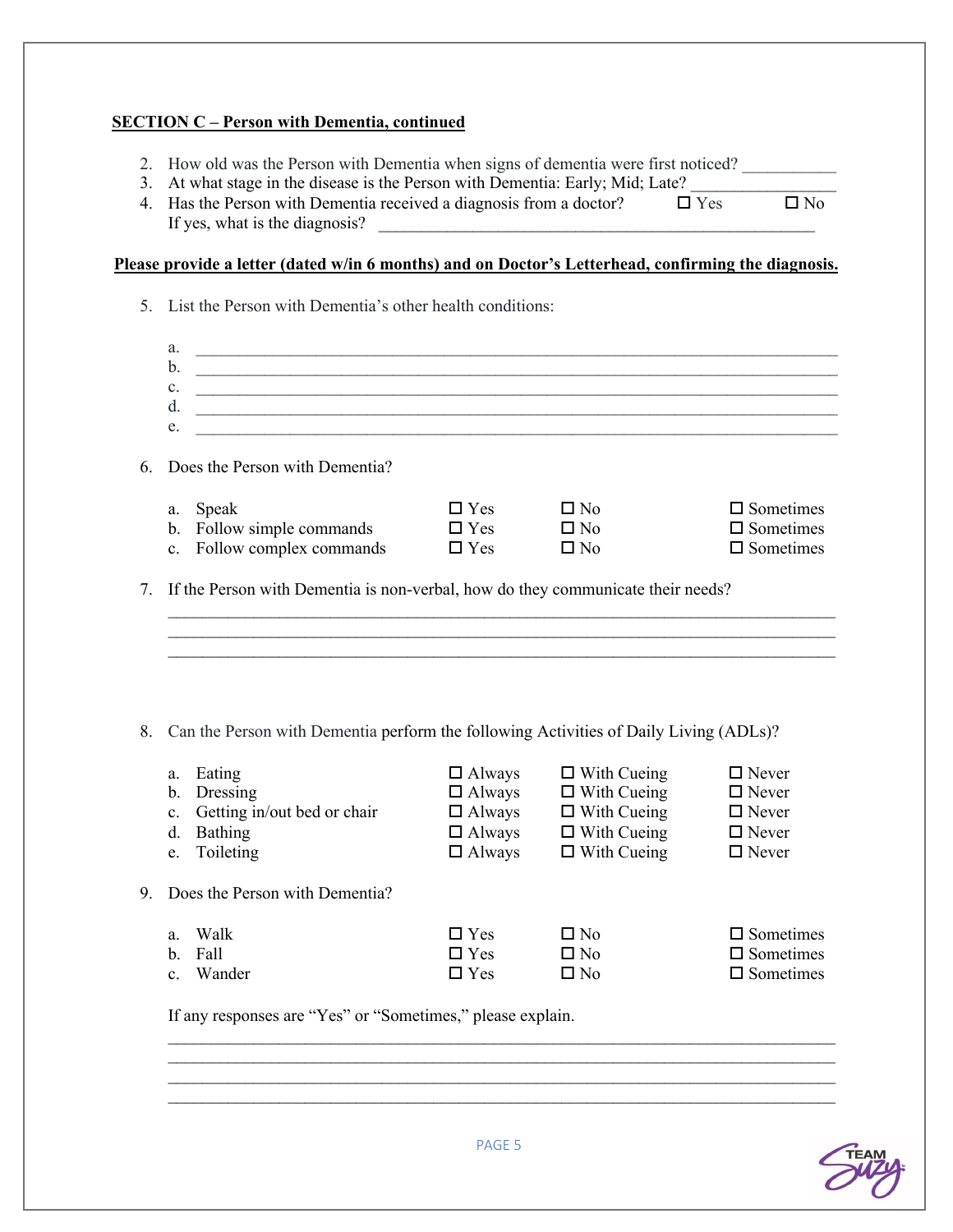## **SECTION C - Person with Dementia, continued**

| seat, commode, other) have been prescribed or recommended? If any, does the Person with<br>Dementia use such devises without assistance? Please explain:                                                                                                  |            |              | 10. What assistive devices for mobility (cane, walker, wheelchair, gait belt, grab bars, raised toilet |
|-----------------------------------------------------------------------------------------------------------------------------------------------------------------------------------------------------------------------------------------------------------|------------|--------------|--------------------------------------------------------------------------------------------------------|
| a.<br><u> 1989 - Johann Stoff, deutscher Stoff, der Stoff, der Stoff, der Stoff, der Stoff, der Stoff, der Stoff, der S</u>                                                                                                                               |            |              |                                                                                                        |
| b.                                                                                                                                                                                                                                                        |            |              |                                                                                                        |
| c.<br><u> 1989 - Johann Barbara, marka a shekara tsa 1989 - An tsa 1989 - An tsa 1989 - An tsa 1989 - An tsa 1989 - An</u>                                                                                                                                |            |              |                                                                                                        |
| d.<br><u> 1989 - Johann John Harry Harry Harry Harry Harry Harry Harry Harry Harry Harry Harry Harry Harry Harry Harry</u><br>e.<br><u> 1989 - John Stoff, deutscher Stoff, der Stoff, der Stoff, der Stoff, der Stoff, der Stoff, der Stoff, der Sto</u> |            |              |                                                                                                        |
| f.<br><u> 1989 - Johann Stoff, deutscher Stoffen und der Stoffen und der Stoffen und der Stoffen und der Stoffen und der</u>                                                                                                                              |            |              |                                                                                                        |
| g.                                                                                                                                                                                                                                                        |            |              |                                                                                                        |
| 11. What safety devices (bed or door alarms, locks, cameras, other) are being used?                                                                                                                                                                       |            |              |                                                                                                        |
| a.<br><u> 1980 - Jan Samuel Barbara, margaret eta biztanleria (h. 1980).</u>                                                                                                                                                                              |            |              |                                                                                                        |
| b.<br><u> 1989 - John Stein, Amerikaansk politiker (* 1918)</u>                                                                                                                                                                                           |            |              |                                                                                                        |
| c.<br><u> 1989 - Johann John Stone, mars and deutscher Stone († 1989)</u><br>d.                                                                                                                                                                           |            |              |                                                                                                        |
| and the control of the control of the control of the control of the control of the control of the control of the<br>e.                                                                                                                                    |            |              |                                                                                                        |
| f.                                                                                                                                                                                                                                                        |            |              |                                                                                                        |
| g.                                                                                                                                                                                                                                                        |            |              |                                                                                                        |
| h.                                                                                                                                                                                                                                                        |            |              |                                                                                                        |
| 12. Has the Person with Dementia had Physical, Occupational, or Speech therapy? $\Box$ Yes                                                                                                                                                                |            |              | $\square$ No                                                                                           |
| If yes, please explain:                                                                                                                                                                                                                                   |            |              |                                                                                                        |
|                                                                                                                                                                                                                                                           |            |              |                                                                                                        |
|                                                                                                                                                                                                                                                           |            |              |                                                                                                        |
| Has such therapy been productive?                                                                                                                                                                                                                         | $\Box$ Yes | $\square$ No | $\square$ Somewhat                                                                                     |
| Please explain:                                                                                                                                                                                                                                           |            |              |                                                                                                        |
|                                                                                                                                                                                                                                                           |            |              |                                                                                                        |
|                                                                                                                                                                                                                                                           |            |              |                                                                                                        |
|                                                                                                                                                                                                                                                           |            |              |                                                                                                        |
|                                                                                                                                                                                                                                                           |            |              |                                                                                                        |
|                                                                                                                                                                                                                                                           |            |              |                                                                                                        |
|                                                                                                                                                                                                                                                           |            |              |                                                                                                        |

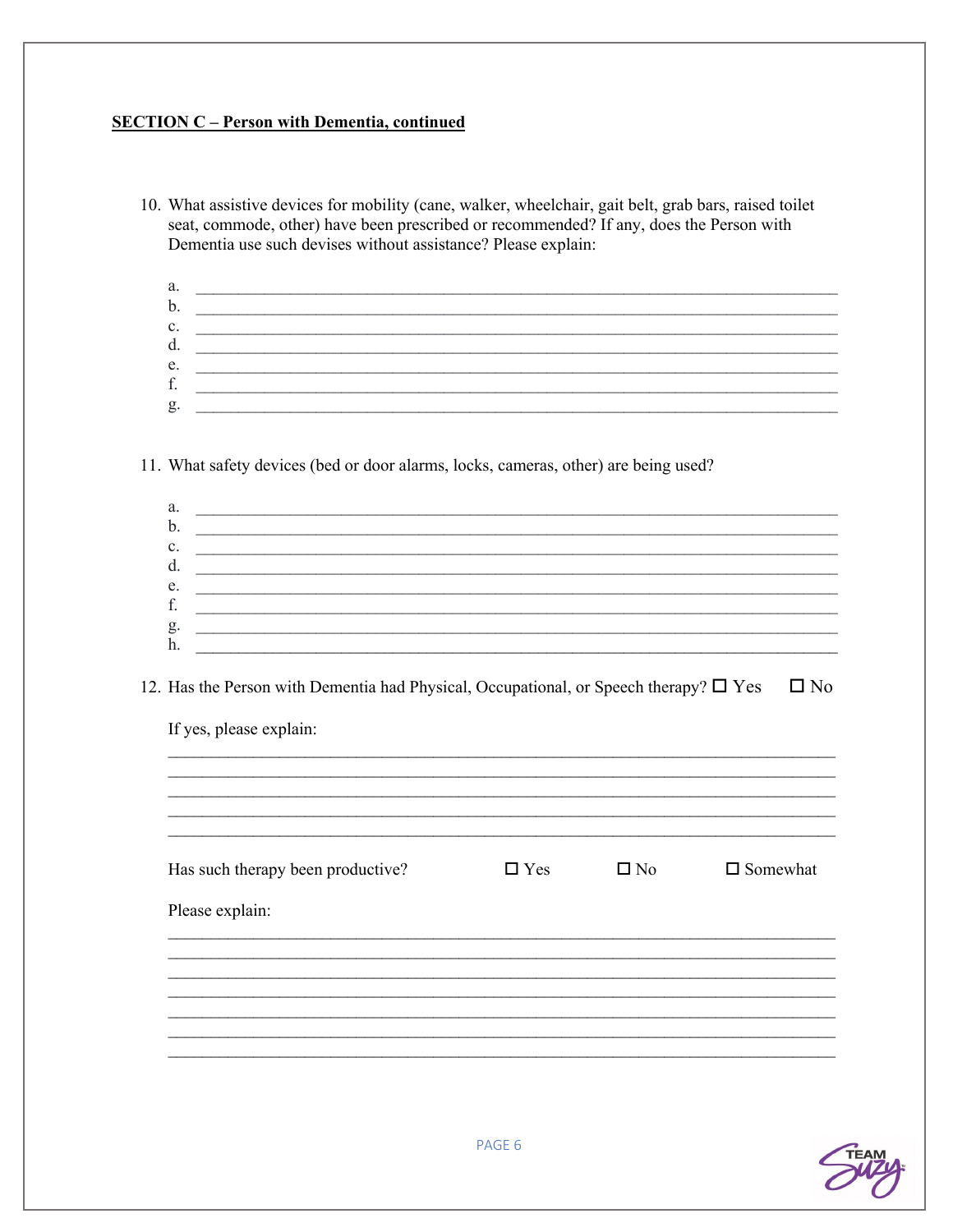# **SECTION C - Person with Dementia, continued**

|                                                                                                                                                                                                                                      | Morning: Morning:                                    |                                                           |            |                                                                                          |
|--------------------------------------------------------------------------------------------------------------------------------------------------------------------------------------------------------------------------------------|------------------------------------------------------|-----------------------------------------------------------|------------|------------------------------------------------------------------------------------------|
| Afternoon: <u>and the contract of the contract of the contract of the contract of the contract of the contract of the contract of the contract of the contract of the contract of the contract of the contract of the contract o</u> |                                                      |                                                           |            |                                                                                          |
| Evening:                                                                                                                                                                                                                             |                                                      |                                                           |            |                                                                                          |
| 14. Does the Person with Dementia participate in these daily activities?                                                                                                                                                             |                                                      |                                                           |            |                                                                                          |
| Meals<br>a.<br>Exercise<br>$\mathbf{b}$ .<br>Activities<br>$c_{\cdot}$<br>Appointments<br>d.                                                                                                                                         | $\Box$ Yes<br>$\Box$ Yes<br>$\Box$ Yes<br>$\Box$ Yes | $\square$ No<br>$\Box$ No<br>$\square$ No<br>$\square$ No |            | $\square$ Sometimes<br>$\square$ Sometimes<br>$\square$ Sometimes<br>$\square$ Sometimes |
| 15. Does the Person with Dementia attend an Adult Day Program?                                                                                                                                                                       |                                                      |                                                           | $\Box$ Yes | $\square$ No                                                                             |
| If yes, please describe the program; the days and number of hours attended each day:                                                                                                                                                 |                                                      |                                                           |            |                                                                                          |
|                                                                                                                                                                                                                                      |                                                      |                                                           |            |                                                                                          |
| 16. Has the Person with Dementia previously attended an Adult Day Program? $\Box$ Yes                                                                                                                                                |                                                      |                                                           |            | $\square$ No                                                                             |
| If yes, please explain why the Person with Dementia no longer attends the program:                                                                                                                                                   |                                                      |                                                           |            |                                                                                          |
|                                                                                                                                                                                                                                      |                                                      |                                                           |            |                                                                                          |
| 17. Does the Person with Dementia attend any Social Engagement Programs? $\square$ Yes<br>If yes, please describe the programs:                                                                                                      |                                                      |                                                           |            | $\square$ No                                                                             |
|                                                                                                                                                                                                                                      |                                                      |                                                           |            |                                                                                          |

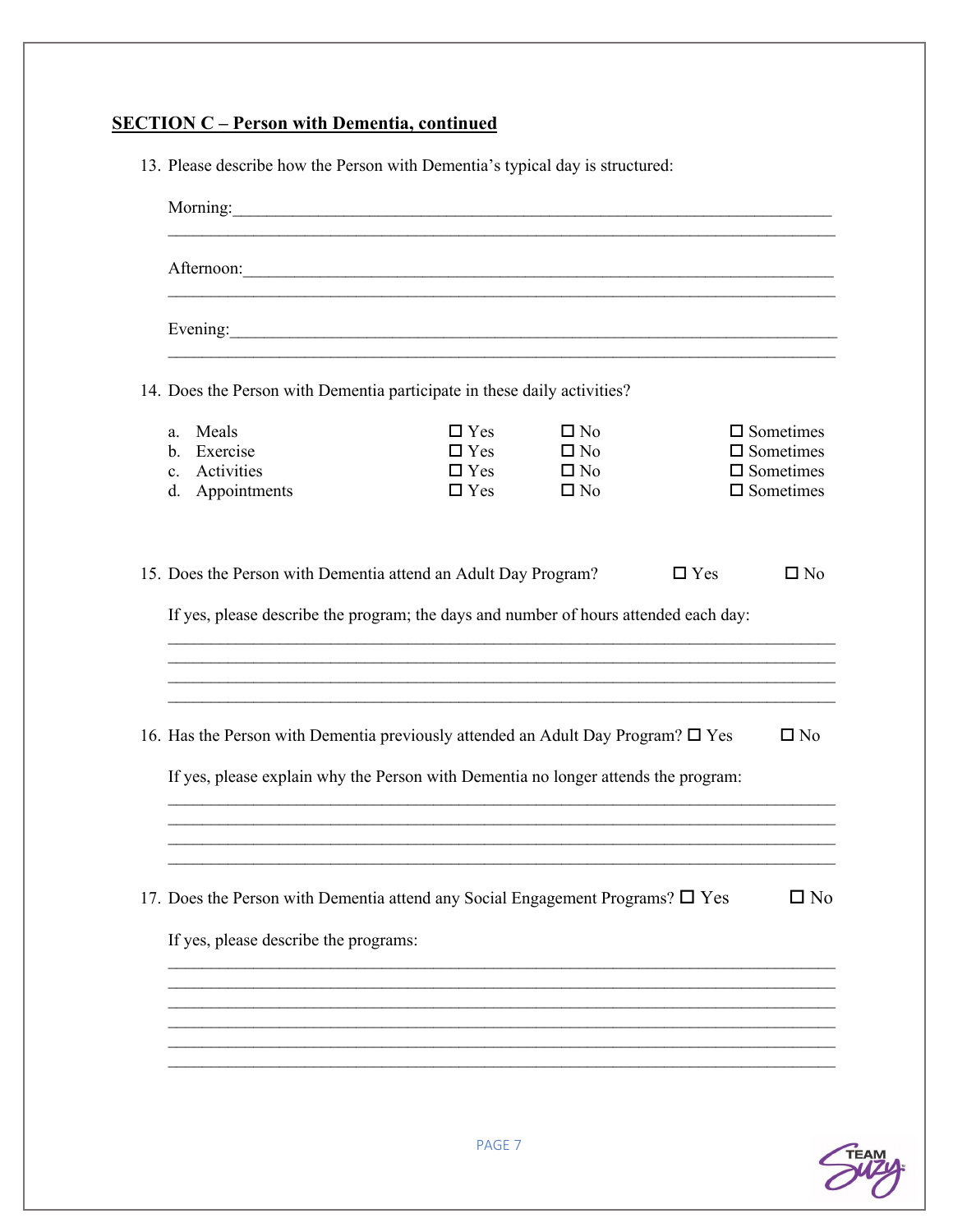#### **SECTION D – Caregiving**

- 1. List all outside services or individuals (agencies, family, friends, acquaintances, visiting nurse) providing care for the Person with Dementia? Please list and describe tasks performed for the Person with Dementia, as well as tasks performed for the household, in general.
	- a. Name Relationship or Agency Tasks: c. Name Relationship or Agency Tasks: e. Name Relationship or Agency Tasks:

### **SECTION E - Purpose of Grant Request**

1. What services and/or products are being requested? For instance: respite care; day care; mobility / safety improvements; tracking watch; camera; alarms, etc. Please include any information that may be pertinent to your request(s), including, if known, products or service providers.

| a. |  |
|----|--|
|    |  |
| b. |  |
|    |  |
| c. |  |
|    |  |
| d. |  |
|    |  |
| e. |  |
|    |  |

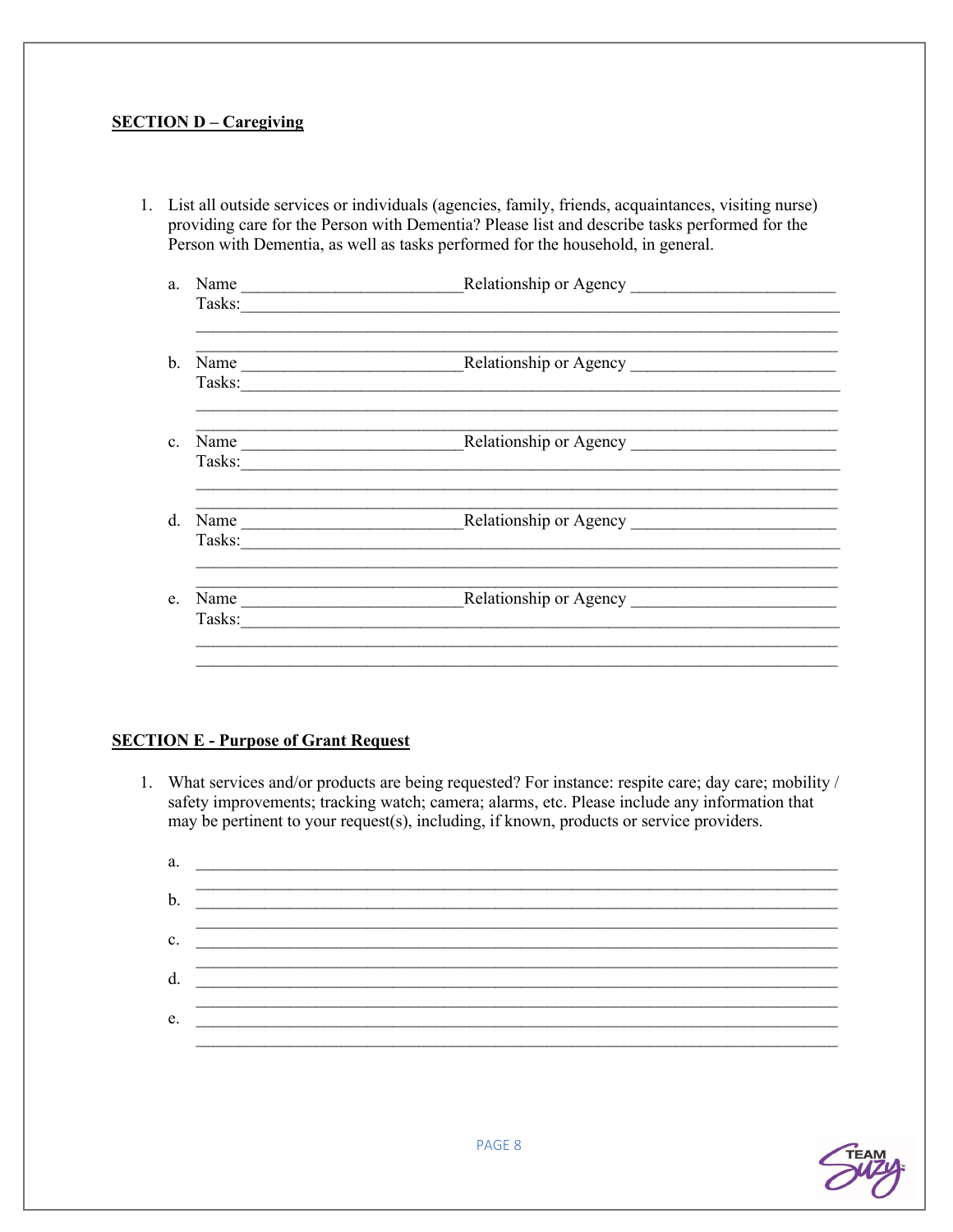#### **SECTION F – Primary Caregiver References Reference**

| Name: Relationship Relationship Relationship Relationship Relationship Relationship Relationship Relationship Relationship Relationship Relationship Relationship Relationship Relationship Relationship Relationship Relation             |                                                                      |                                                                                                                                                                                                                               |              |
|--------------------------------------------------------------------------------------------------------------------------------------------------------------------------------------------------------------------------------------------|----------------------------------------------------------------------|-------------------------------------------------------------------------------------------------------------------------------------------------------------------------------------------------------------------------------|--------------|
| <b>Reference</b>                                                                                                                                                                                                                           |                                                                      |                                                                                                                                                                                                                               |              |
|                                                                                                                                                                                                                                            |                                                                      |                                                                                                                                                                                                                               |              |
|                                                                                                                                                                                                                                            |                                                                      |                                                                                                                                                                                                                               |              |
| <b>Reference</b>                                                                                                                                                                                                                           |                                                                      |                                                                                                                                                                                                                               |              |
| Name: $\frac{1}{\sqrt{1-\frac{1}{2}}\cdot\frac{1}{2}}$                                                                                                                                                                                     |                                                                      |                                                                                                                                                                                                                               |              |
|                                                                                                                                                                                                                                            |                                                                      |                                                                                                                                                                                                                               |              |
| <b>SECTION G - Certification</b>                                                                                                                                                                                                           | Please ensure each reference is aware Team Suzy may contact them.    |                                                                                                                                                                                                                               |              |
| I certify all information is complete and accurate to the best of my knowledge.                                                                                                                                                            |                                                                      | $\Box$ Yes                                                                                                                                                                                                                    | $\square$ No |
| I understand if I knowingly provide untruthful or fraudulent information,<br>my application will be denied.                                                                                                                                |                                                                      | $\Box$ Yes                                                                                                                                                                                                                    | $\square$ No |
| I further understand if Team Suzy approves a grant based on information I<br>provide, and it is subsequently determined such information is untruthful or<br>fraudulent, I must repay, in full, any money, products, or services received. |                                                                      | $\Box$ Yes                                                                                                                                                                                                                    | $\square$ No |
| I acknowledge that I am releasing the rights to my name, image, and likeness and that if I apply and/or<br>been granted a gift from Team Suzy that I/we could be in their promotional content.                                             |                                                                      |                                                                                                                                                                                                                               |              |
|                                                                                                                                                                                                                                            |                                                                      | Date and the same state of the state of the state of the state of the state of the state of the state of the state of the state of the state of the state of the state of the state of the state of the state of the state of |              |
| Print Name:                                                                                                                                                                                                                                |                                                                      |                                                                                                                                                                                                                               |              |
| Please submit the completed application:                                                                                                                                                                                                   |                                                                      |                                                                                                                                                                                                                               |              |
| By Email: Grants@TeamSuzy.Org                                                                                                                                                                                                              |                                                                      |                                                                                                                                                                                                                               |              |
|                                                                                                                                                                                                                                            | By Mail: Team Suzy Grant Review's #P.O. Box 725009 Berkley, MI 48072 |                                                                                                                                                                                                                               |              |
| • Please retain a copy of your application for your records. • A representative from Team Suzy will                                                                                                                                        | contact you after reviewing your application.                        |                                                                                                                                                                                                                               |              |
|                                                                                                                                                                                                                                            | <b>THANK YOU FOR CHOOSING TEAM SUZY</b>                              |                                                                                                                                                                                                                               |              |
|                                                                                                                                                                                                                                            |                                                                      |                                                                                                                                                                                                                               |              |



PAGE 9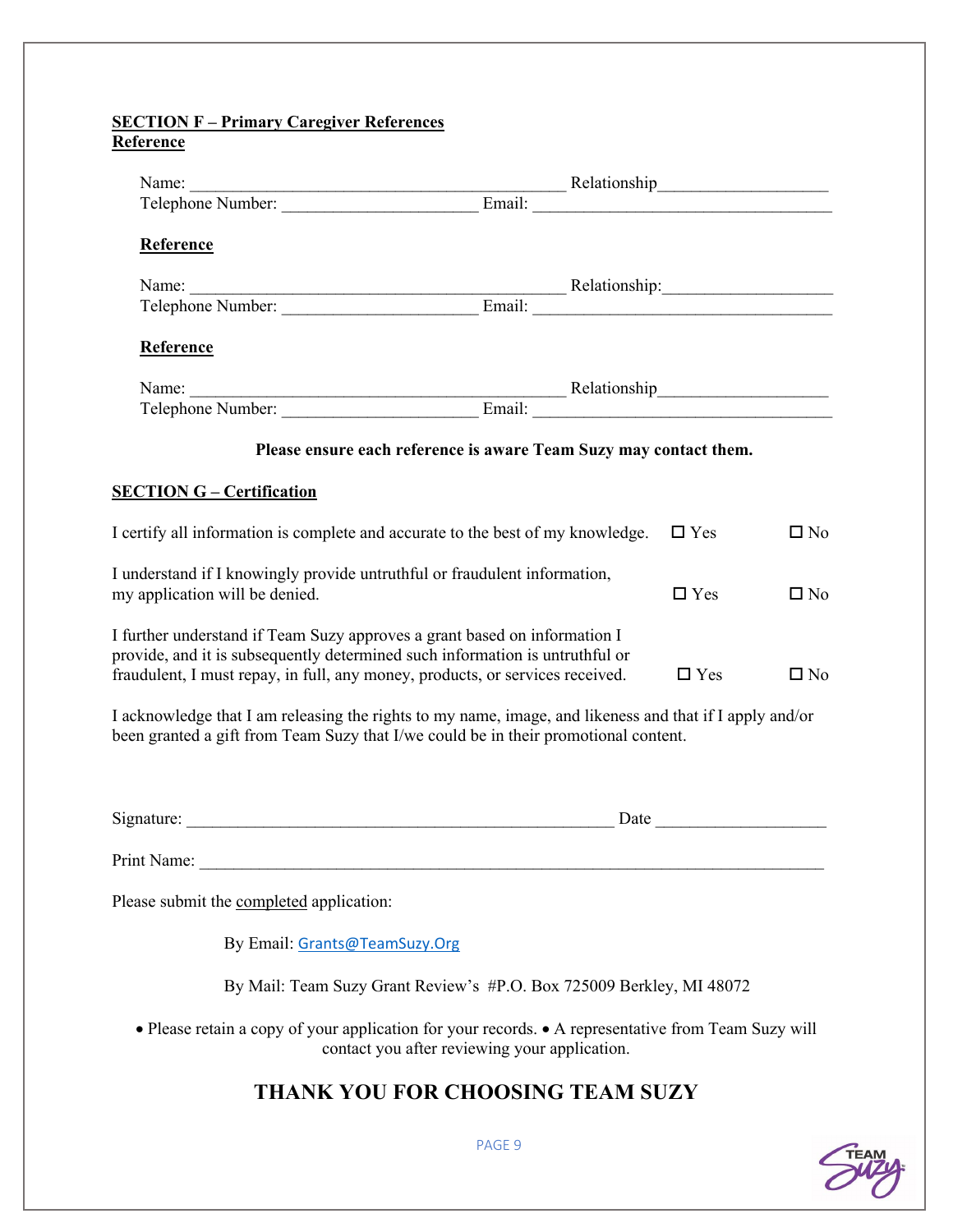| Section Question |         |  |
|------------------|---------|--|
| Section Question |         |  |
|                  |         |  |
| Section Question |         |  |
| Section Question |         |  |
|                  |         |  |
| Section Question |         |  |
|                  |         |  |
|                  | PAGE 10 |  |